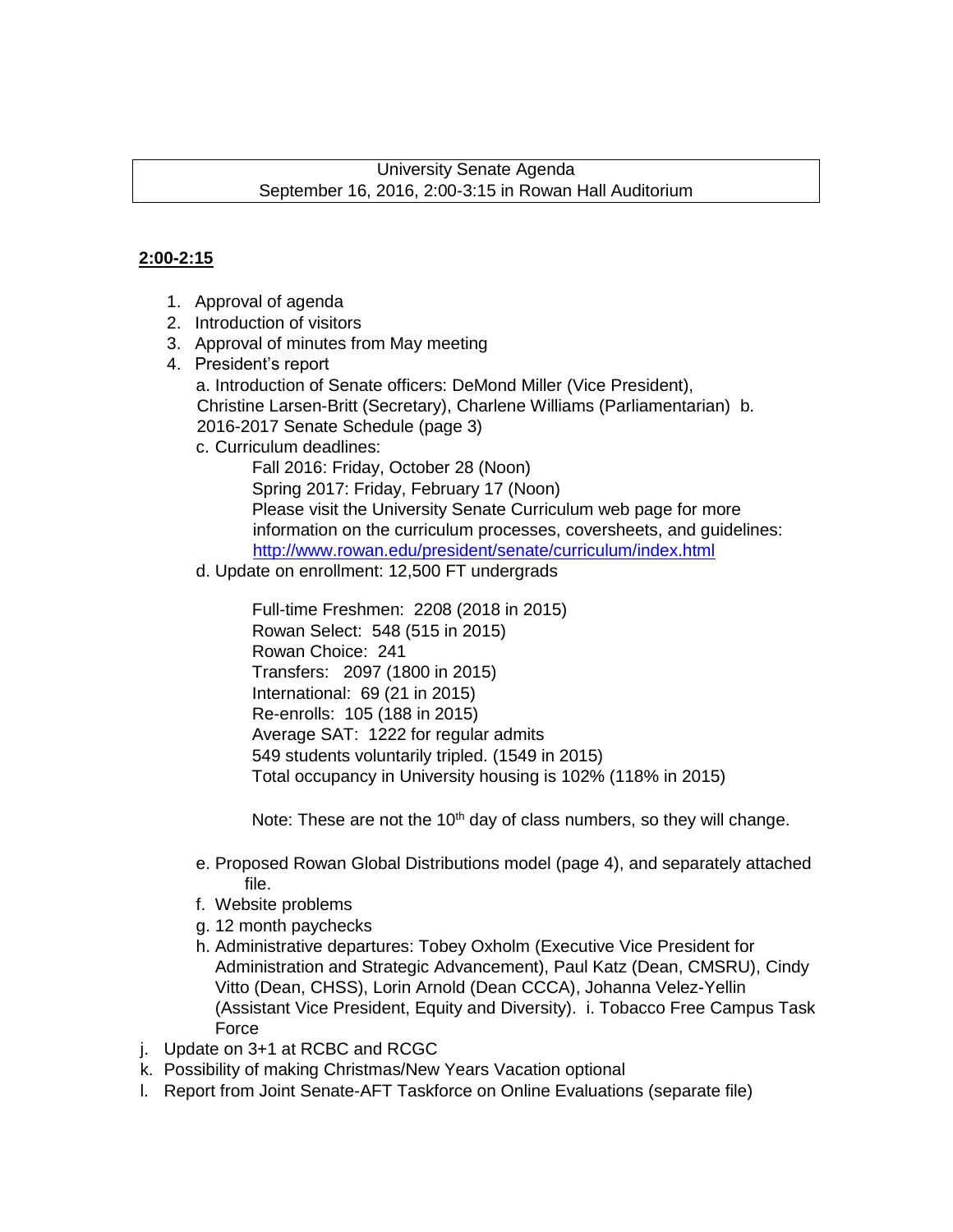m. Diversity Report (separate file)

### **2:15-2:35**

5. Open period: Donald Moore, Senior Vice President for Facilities and Operations

### **2:35-2:55**

- 6. Update on Budget (Chris Simons)
- 7. First Reading: Proposal to change finals schedule (page 8) Note: this was introduced at the May Senate meeting
- 8. Senate Committees
- a. Ratification of Senate Committees (separate file)
- b. Reminder to Committee Chairs: Please use videoconferencing capabilities if you have committee members who do not work on the Glassboro campus.

### **2:55-3:00**

- 9. New business
- 10. Adjournment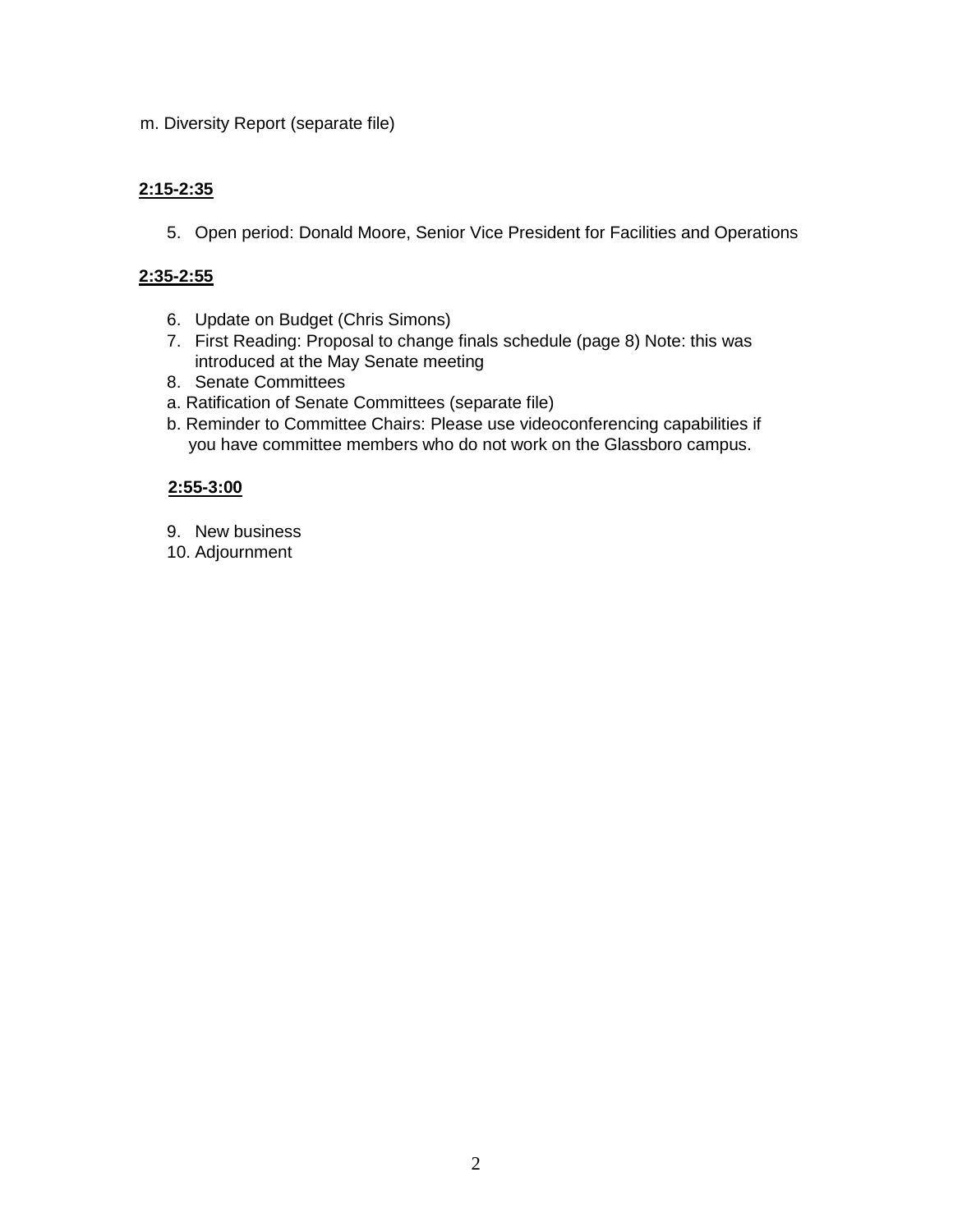# **University Senate Meetings**

| nate Executive<br>eetings held in the University<br>nate Conference Room 326<br>mpbell Library, 2:00-3:15 pm) | <b>University Full Senate</b><br>(Meetings held at Rowan Hall<br>Auditorium, 2:00-3:15 pm) | <b>University Assembled</b><br><b>President Ali Houshmand</b><br><b>Tohill Theater - Bunce Hall</b> |
|---------------------------------------------------------------------------------------------------------------|--------------------------------------------------------------------------------------------|-----------------------------------------------------------------------------------------------------|
| day, September 2, 2016                                                                                        | Friday, September 16, 2016                                                                 | October 21, 2016, 2 pm                                                                              |
| day, October 7, 2016                                                                                          | Friday, October 28, 2016                                                                   | April 7, 2017, 2 pm                                                                                 |
| day, November 4, 2016                                                                                         | Friday, November 11, 2016                                                                  |                                                                                                     |
| day, December 2, 2016                                                                                         | Friday, December 16, 2016                                                                  | <b>Commencement</b>                                                                                 |
| day, January 20, 2017                                                                                         | Friday, February 3, 2017                                                                   | Tuesday-Friday                                                                                      |
| day, February 17, 2017                                                                                        | Friday, March 3, 2017                                                                      | May 9-12, 2017                                                                                      |
| day, March 24, 2017                                                                                           | Friday, April 21, 2017                                                                     |                                                                                                     |
| day, May 5, 2017                                                                                              | Tuesday, May 16, 2017 (allday<br>meeting)                                                  |                                                                                                     |

*a*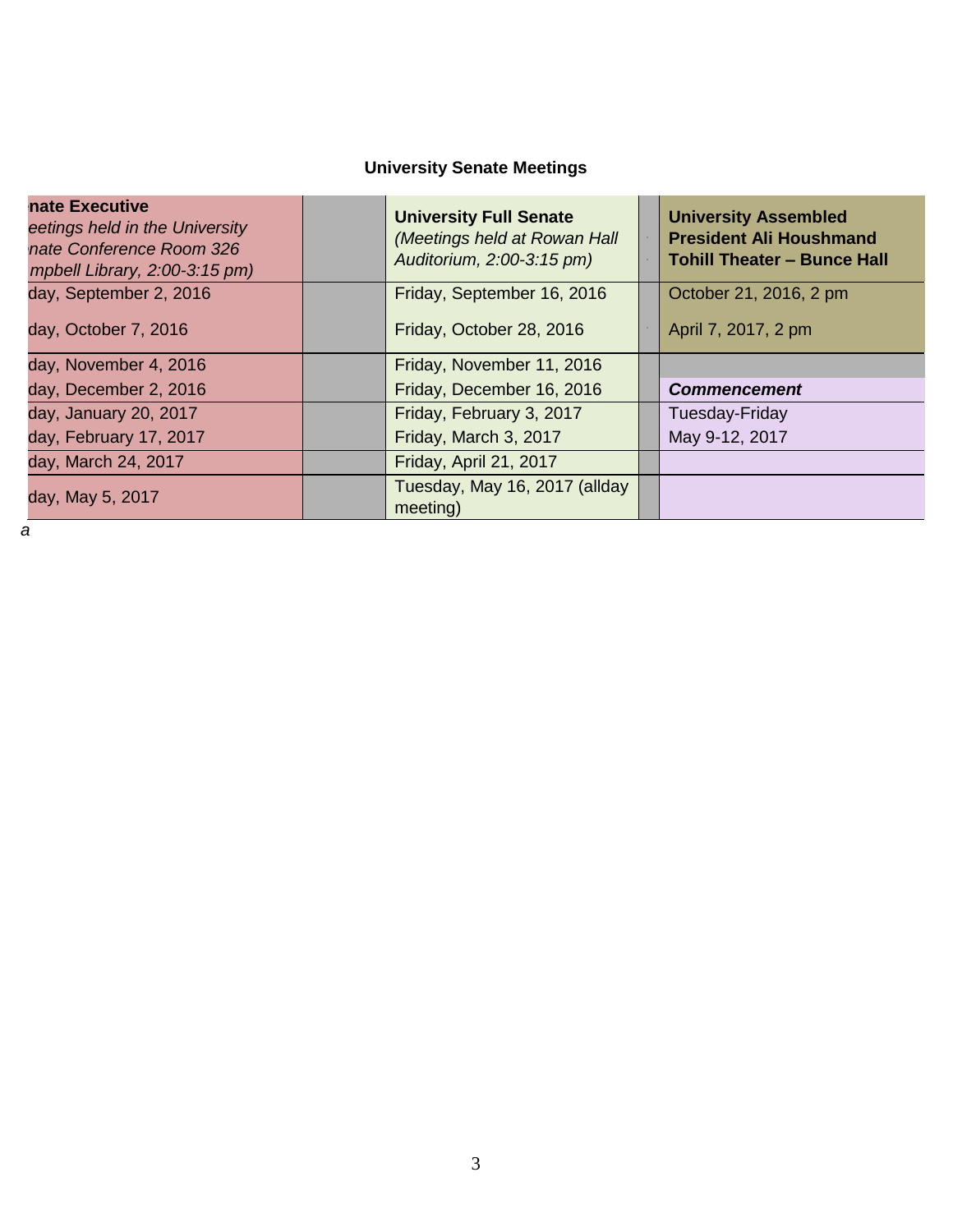**Rowan Global Revenue Distribution, 7/29/16**

Members of the RowanGlobal Revenue Task Force: Joe Basso (replacing MannyPontes), Michael Blake, Bill Freind, Darren Nicholson, Liz Seville, MaryBeth Walpole (replacing Sandy Tweedie).

- In Fall 2015, Jim Newellcharged this task force with developing recommendations regarding the distribution of revenue earnedby RowanGlobal courses. We have two centralrecommendations:
	- 1. Currently, true revenue (i.e., gross revenue minus tuition waivers, auxiliary fees, and leasing costs) is split 60%-40% between Academic Affairs and the General Fund. Some of the moneygoing to the General Fund was intended to pay for overhead associated with traditional, in-person classes, such as lighting, heating, cooling, wear and tear on desks and carpets, etc. In subsequent years, the number of in-person courses offered on the Glassboro campus has dropped dramatically, from 96% in FY09, to 60% in FY15, to 52% in FY16. The expectation is that that number will continue to drop.
		- Consequently, five members of the six committee members recommend that the split be adjusted from 60%/40% to 70% for Academic Affairs and 30% to the General Fund.
		- **Note:** We recommend that this change also apply to cost centers.
		- One member of the committee has written a minority report opposing this change, which is appended at the end of this report.
	- 2. Rowan Global revenue for distribution was previously allocated according to the following percentages: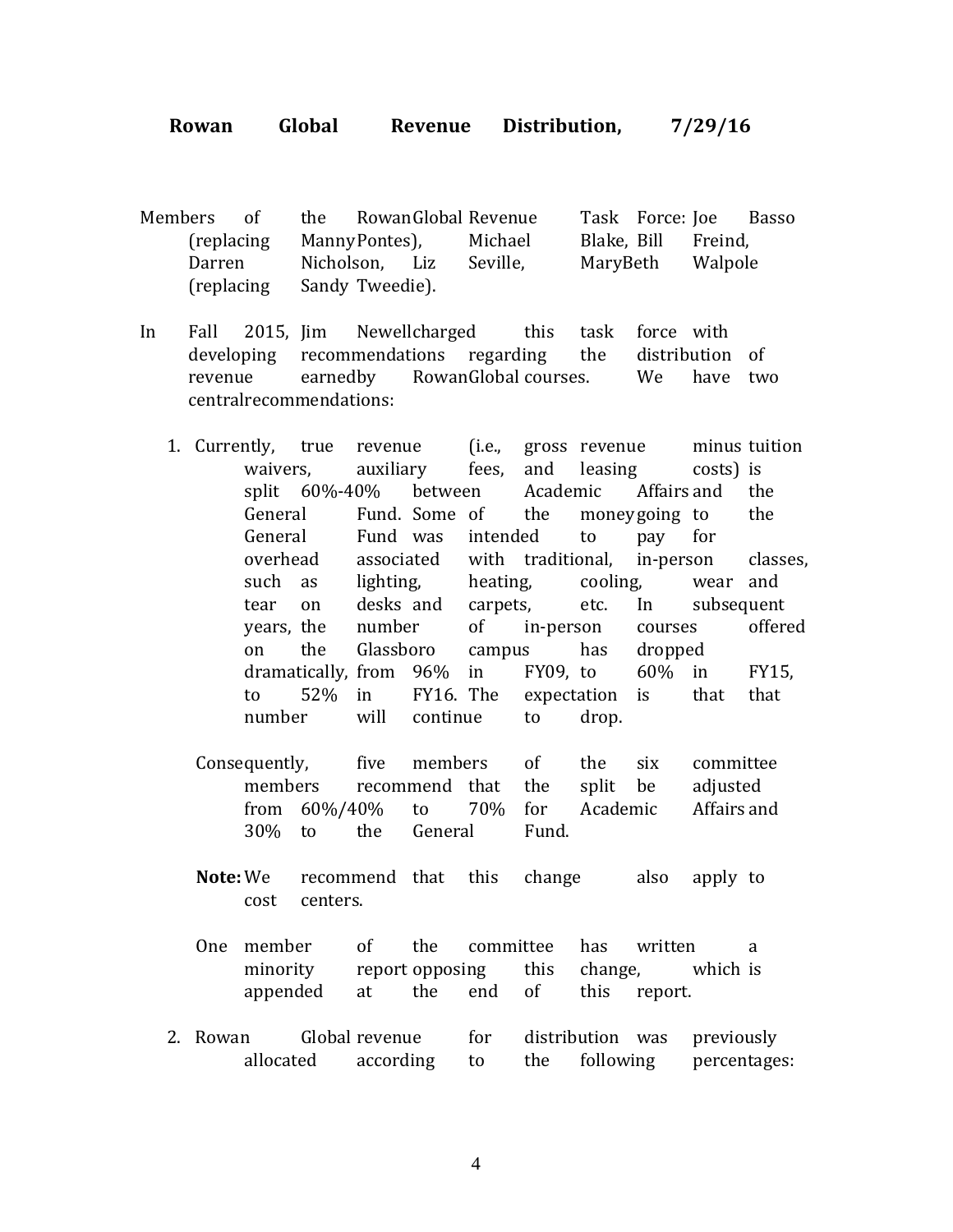- Department 50%
- College Dean 20%
- Provost Fund 15%
- Rowan Global Fund 15%

Last summer, the Provost, acting on the advice of the Dean's Council, initially changed the distribution to the following percentages:

- Department 20%
- College Dean 50%
- Provost Fund 15%
- Rowan Global Fund 15%

After consultation with the AFT and University Senate, the Provost agreedthat for the 2016-2017 academic year, the split between Departments and the Dean would remain 50%-20% (i.e., the original allocation) for all distributions up to \$50,000 total, or \$25,000 to departments. For all moneyabove those numbers, the split would change to 20% to the department, and 50% to the dean.

The RowanGlobal Revenue Task Force proposes the following model:

NOTE: These are marginal rates.

**For the first \$60,000 in distributions:**

- Department 52%
- College Dean 22%
- Provost Fund 17%
- Rowan Global Fund 9%

Example based on FY15: Chemical Engineering's distribution would increase from

\$23,132 to \$24,057 on the \$46,264 generated for distribution since that's below \$60,000. The dean's share would increase from \$9,253to \$10,178, and the provost's share would increase from \$6,936to \$7,865.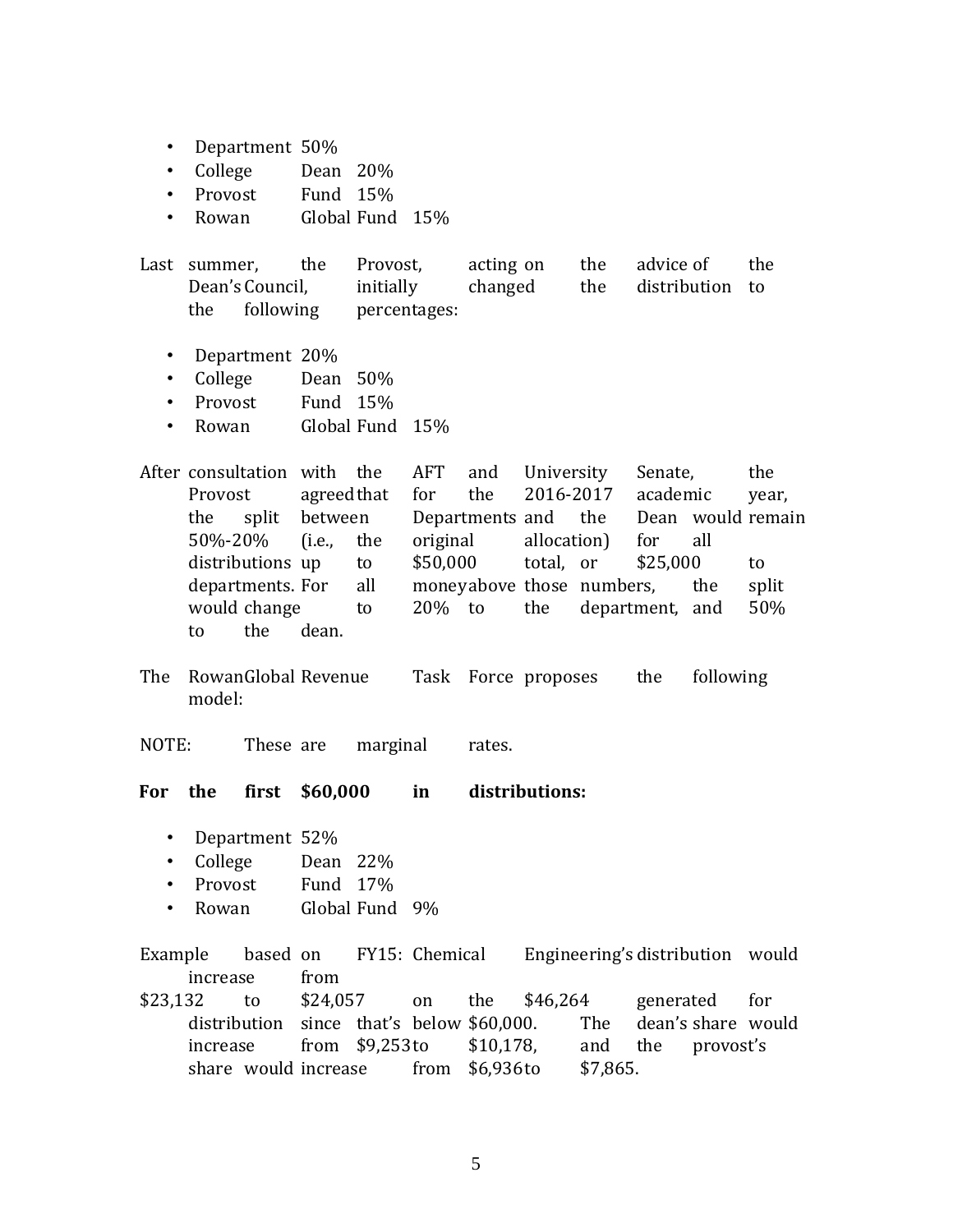**For distributions between \$60,000 and \$100,000:**

- Department 37%
- College Dean 37%
- Provost Fund 17%
- Rowan Global Fund 9%

Example based on FY15: PR/Advertising received \$44,583 on a distribution of \$89,166. Under the new proposal, they would receive \$41,991 (52% on first \$60K + 37% on \$29,166). The Dean's share would increase from \$17,833 to  $$23,991$  (22\% of \$60K + 37\% of \$29,166).

### **For distributions over \$100,000:**

- Department 20%
- College Dean 54%
- Provost Fund 17%
- Rowan Global Fund 9%

Example based on FY15: The department formerly knownas Teacher Ed received \$129,364 on \$258,728 in distributions. Under the new proposal, they would receive \$77,746 (52% on first \$60K + 37% on next \$40K + 20% on \$158,728). The Dean's share would increase from \$51,7456 to \$113,713 (22% of \$60K + 37% on next \$40K + 50% of \$158,728).

### **Notes:**

- 1. Departmentswho use RowanGlobal funds to pay for graduate assistants, staff, and/or administrators would add that total to the 52% - 22% distribution. For instance, if a department spent \$28,000 on graduate assistants in an academic year, the department would retain 50% of the distribution up to \$88,000.
- 2. The margins would be adjusted for inflation every three years, based on the cumulative rate of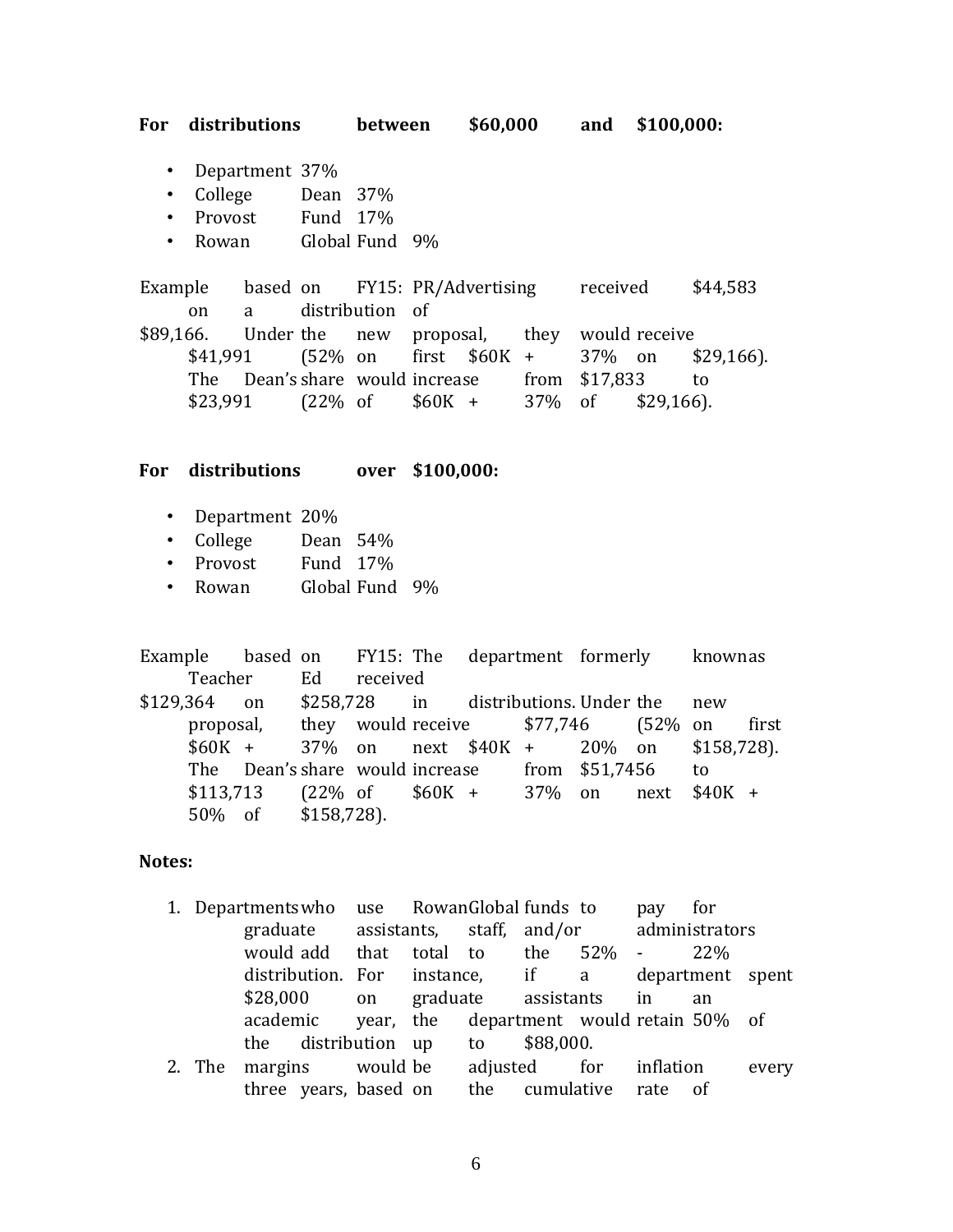inflation used to calculate tuitionincreases for matriculated undergraduate students.

3. This model would not apply to cost centers. However,<br>as stated above, we do recommend that the spli as stated above, we do recommend that the split of 70% to Academic Affairs and 30% to the General Fund also apply to cost centers.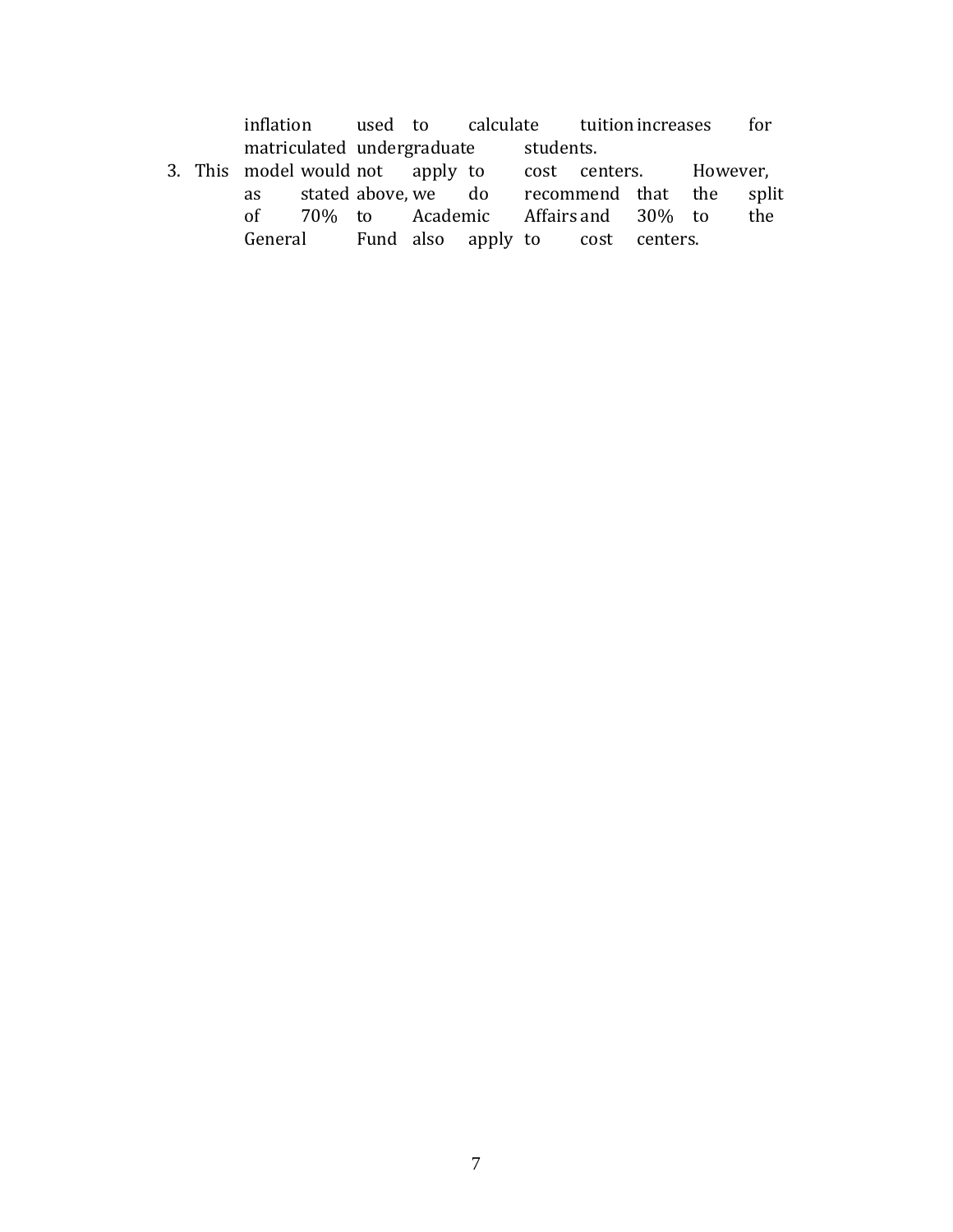#### **Minority Report**

Rowan University has a diverse revenue streamthat is allocated to cover the expenses of the University. The University makes these allocation decisions based on current needs and to fund future initiatives. The Departments, Deans and Provost do not receive a specified percentage of these allocations; instead resources are allocated where there is the biggest need given our limited funds.

- As I understand it, the distribution to academic affairs was originally established to incentives facultyto teach RowanGlobal courses and to provide additional funding above what the General Fund could provide. In the first meeting of the task force the Provost commented that going forward that new contracts would state that professors would teach traditional and/or online courses. This change will eventually eliminate the need to incentives facultysince it will be part of the position requirements.
- WhileI am indifferent to the proposed changes in the distribution percentages of the dollarsthat academic affairs receives where the RowanGlobal share of the distribution decreases by 40% (from 15% down to 9%) while the academic affairs portion increases by 7% (from  $85\%$  to  $91\%$ ); I do not agree with the proposed arbitrary distribution change from 60% to Academic Affairs and 40% to the General Fund to 70% to Academic Affairs and 30% to the General Fund.
- The FY 2017 budgetfor the University as a whole shows a net amount of \$3.2 million of which the General Fund is budgeted for a \$1.1 million shortfall. When the \$3.2 million is offset by the \$3.6 million funding from reserves for CMSRU the result is a projected \$0.4 million reduction in reserves. The recommended change in the distribution to the Regular University would result in a significant reduction in revenue (approximately \$3.0 million if implemented for FY

8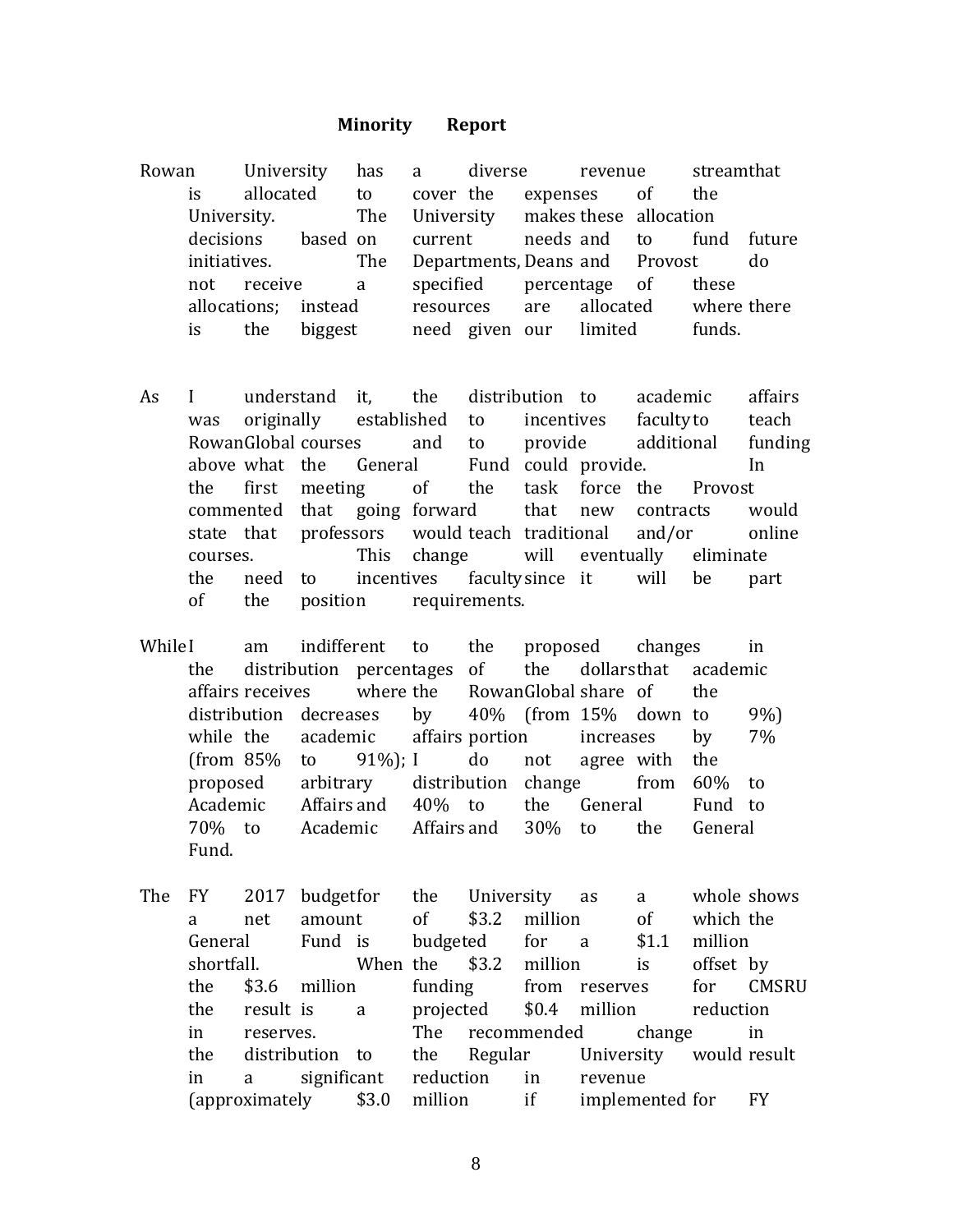2017) to the General Fund which would result in the University needing to cut expenses. A large percentage of those expense cuts would need to come from academic affairs considering it's the largestdivision.

I propose that we keep the allocation as 60% to Academic Affairs and 40% to the General Fund but the University reserves the right to recommend increasing its allocation going forward considering the additional costs borne by the General Fund for new initiatives.

# RESOLUTION TO IMPROVE THE FINALS SCHEDULE

The following suggestions made by the University's Scheduling Committee are for improving the final exam schedule **on the Glassboro campus:** 

### SUGGESTIONS FROM THE UNIVERSITY SCHEDULING COMMITTEE:

- 1) The current finals schedule will be replaced by designating the last seven calendar days of a semester as the official "Finals Week," which will follow the same class meeting schedule as the prior weeks of the term. (No finals will be scheduled on the Sunday of the last seven calendar days of the semester.)
- 2) Finals will be offered during "Finals Week," during the normal class meeting period (or periods). For classes with multiple meeting days per week, instructors may choose to use any one or all of the periods to administer final exams/activities.
- 3) Combined finals (for classes that do not regularly meet at the same day and time), conflicts, finals which require additional time, or finals that cannot be conducted during the new finals week schedule will be scheduled on the Saturday of the "Finals Week"
- 4) Pilot this new "Finals Week" for at least one Spring/Fall term, and review feedback, making changes where necessary.

# DETAILS OF FINALS SCHEDULING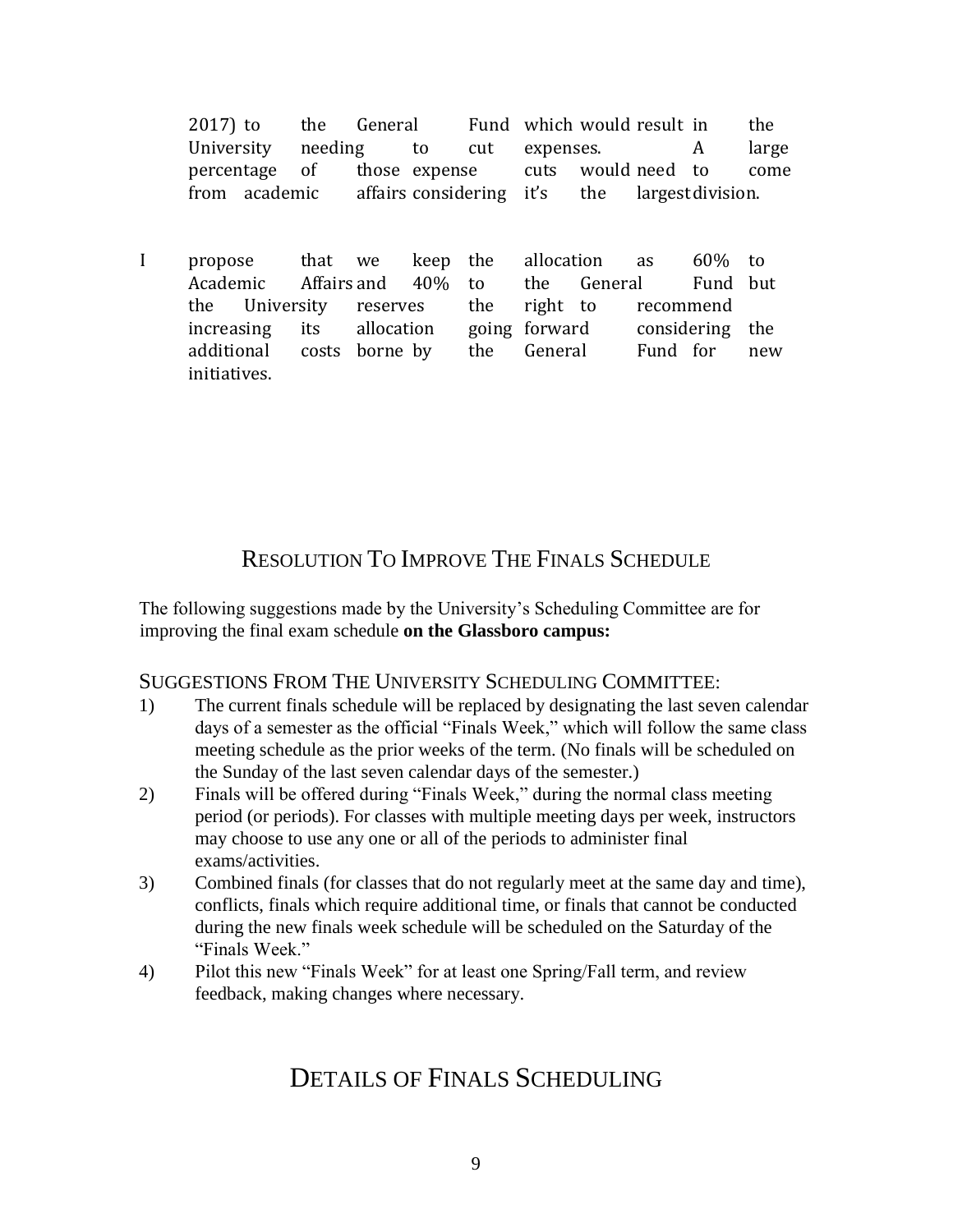## PROBLEM TO BE SOLVED:

Rowan's student population has grown substantially, which has created difficulty in assigning physical classroom space for finals, and providing a positive finals environment, following the current finals schedule. The current finals schedule assigns classes to finals time blocks that do not match the meeting patterns of the course, resulting in student and faculty confusion, and in some cases, student and faculty conflicts with other final exams in other classes. Also, with exams often scheduled at different days/times than the class meeting pattern, student work schedules and availability to be on campus are affected.

## GUIDELINES:

The University Scheduling Committee believes it is necessary to revamp the finals process to provide an improved academic environment for student success. To achieve this objective, the finals schedule would be reworked to follow the current scheduling time slots and guidelines, (as addressed previously by the committee and the subsequently Senate-approved revised scheduling procedure - the goal for the committee was to make a scheduling system that was fair, flexible, and dynamic and would spread classes equitably across approved schedule time slots).

The Committee also wants to ensure that faculty members without specialized finals requirements (combined sections, requests for more time, etc.) know their final exam assignments prior to the start of the semester, and where possible, that students have access to any specialized finals requirements prior to course registration. **These changes would apply to the Glassboro campus only.** 

## ASSIGNING FINALS SLOTS:

Final Exams, (those without special requirements), will be offered in each section's department approved, assigned classroom, in the last week of the term. Finals may occur during any one or all of that section's meeting periods of the week. (Double-period sections already include potential for extra exam time, under this new system.) Like the current final exam schedule, student exam conflicts, (which in a new system should be almost completely eliminated), would be worked out between student and faculty, and an appropriate make-up exam period offered, within the final week of classes. The official conflict day for Finals Week will be Saturday.

## DEPARTMENT OF UNIVERSITY SCHEDULING RESPONSIBILITIES:

1. Collect information from departments (ideally, before student registration begins) regarding class sections with special final exam requirements, and assign exam days/times/rooms to meet those special needs. (All other finals, occurring during a course's standard meeting periods, will not need to be coded in Banner.)

## ACADEMIC DEPARTMENT CHAIRS RESPONSIBILITIES:

1. Approve individual faculty requests for any special final exam requirements, and transmit this approval to University Scheduling

## TIMELINE FOR FINAL EXAM SCHEDULING UNDER THE PROPOSED SYSTEM: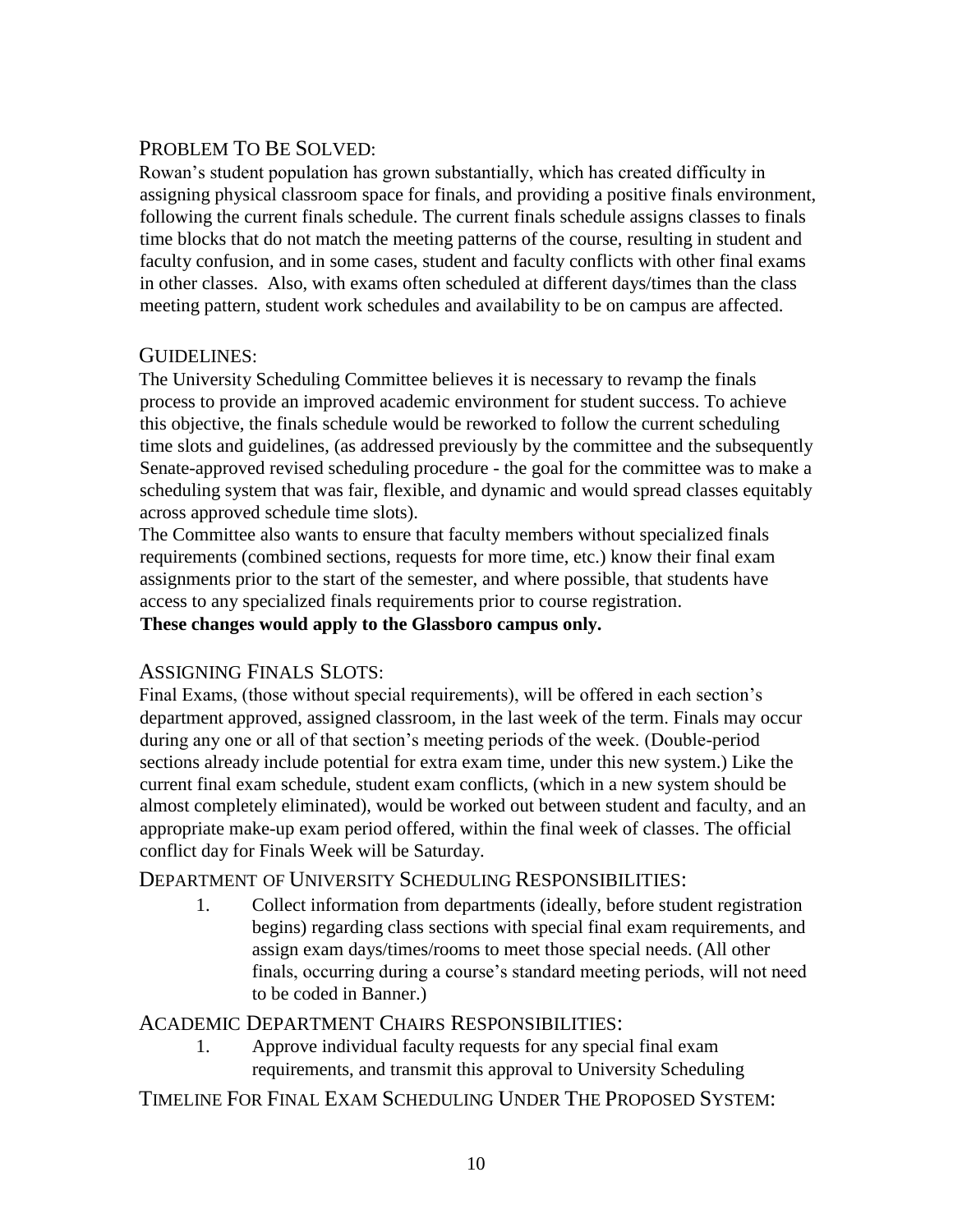A detailed finals calendar will be provided to colleges/departments prior to the beginning of the scheduling process for a given semester. The goal of the finals calendar will be to provide departments and colleges with ample time to complete their scheduling responsibilities while also attempting to set the schedule early enough for the university.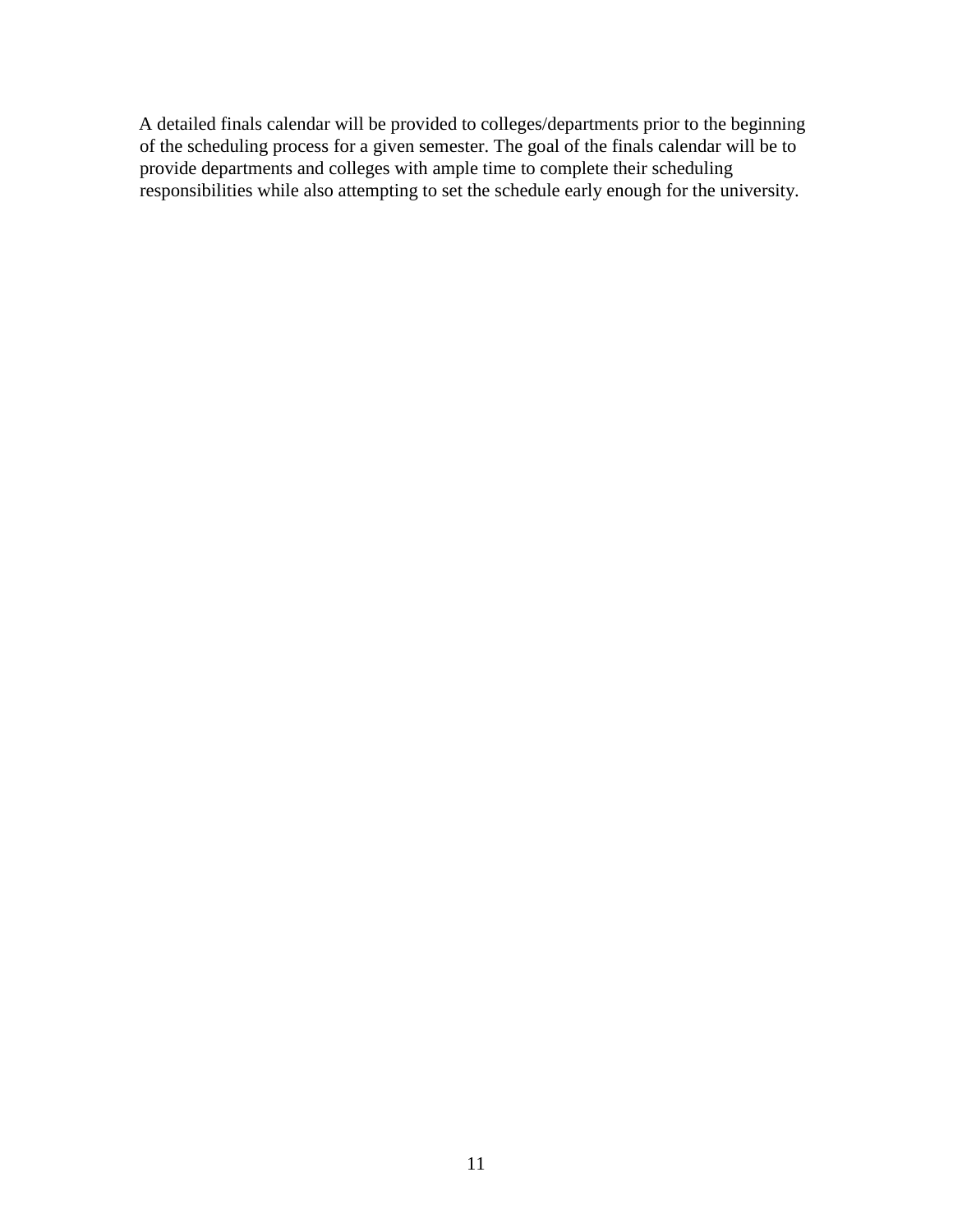## OLD SCHEDULE:

### **FINAL WEEKACTIVITY SCHEDULE -- Spring 2016** Faculty are encouraged to provide an end-of-course learning experience for

| 500 | ິ              | succurancu |                           | $\tilde{}$       | p. o a c |        | CHU VI CUUIJC |                        |         | <b>CHACIL CITY</b> |              | .         |
|-----|----------------|------------|---------------------------|------------------|----------|--------|---------------|------------------------|---------|--------------------|--------------|-----------|
|     | every          | course.    |                           | The              | faculty  | are    | encouraged    |                        | to      | utilize            | the          | time      |
|     | set            | aside      | during                    | the              | final    | week   | as            | publishedin            |         | the                | Schedule of  |           |
|     | Courses. Times |            | are                       | provided for     |          | every  | class,        | and                    | normal  | meeting times      |              | are       |
|     | used           | for        | evening                   | classes. "Common |          |        | examination"  |                        | times   | must               | be           | arranged  |
|     | with           | University |                           | Scheduling.      |          |        | lf            | a                      | faculty | member does        |              | not       |
|     | give           | a          | final                     | examination      |          | at     | an            | officially allotted    |         | time               | during       | final     |
|     | week,          | he/she     | is                        | required to      |          | use    | that          | time                   | for     | instructional      |              | purposes. |
|     | All            | efforts    | will                      | be               | made     | to     |               | schedule once-per-week |         | double             | period       | courses   |
|     | on             | their      | normal                    | meeting day,     |          | and    | as            | close                  | to      | normal             | meeting time |           |
|     | as             |            | possible. Evening classes |                  | shall    | meet   | during        | final                  | week    | at                 | the          | regular   |
|     | times          | for        | the                       | purposes of      |          | either | a             | final                  | exam    | or                 | other        |           |
|     | instructional  |            | activity.*                |                  |          |        |               |                        |         |                    |              |           |
|     |                |            |                           |                  |          |        |               |                        |         |                    |              |           |

8:00am -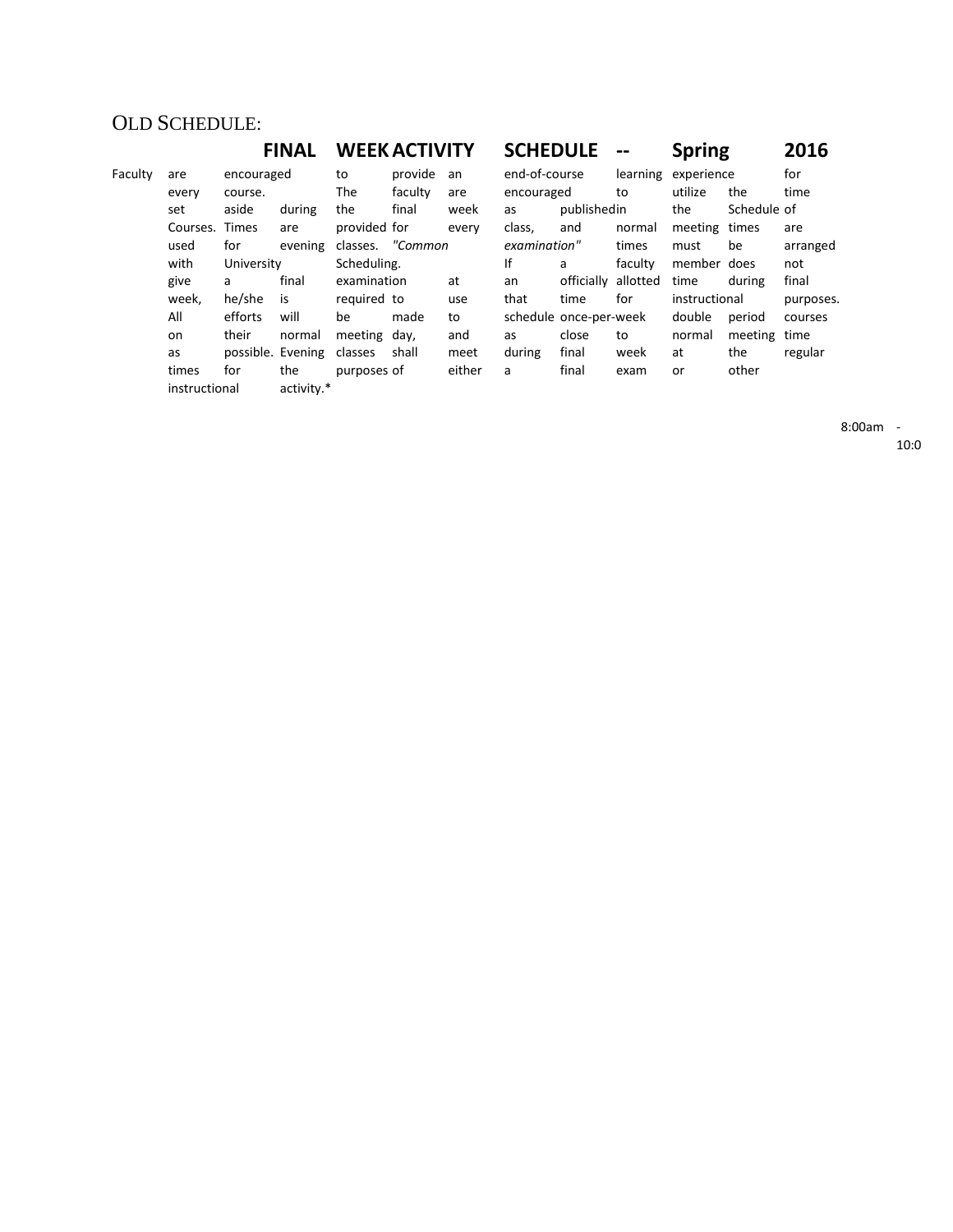| Tuesday,                     |              | May                     | 3, 2016                                              |                     |    |         |                    |                            |  |                              |
|------------------------------|--------------|-------------------------|------------------------------------------------------|---------------------|----|---------|--------------------|----------------------------|--|------------------------------|
| For                          | classes with |                         | meeting pattern T/R or T/R/F at                      |                     |    |         |                    | 8:00am                     |  |                              |
| For                          |              |                         | classes with meeting pattern $T/R$ or $T/R/F$ 9:30am |                     |    |         |                    |                            |  |                              |
| For                          |              |                         | classes with meeting pattern T/R or T/R/F 12:30pm    |                     |    |         |                    |                            |  |                              |
| For                          |              |                         | classes with meeting pattern T/R or T/R/F 2:00pm     |                     |    |         |                    |                            |  |                              |
| For                          |              |                         | classes with meeting pattern T/R or T/R/F            |                     |    |         | 5:00 <sub>pm</sub> |                            |  |                              |
| Wednesday,                   |              |                         | May 4, 2016                                          |                     |    |         |                    |                            |  |                              |
| For                          |              |                         | classes with meeting pattern M/W or M/W/F at         |                     |    |         |                    | 8:00am                     |  |                              |
| For                          |              |                         | classes with meeting pattern M/W or M/W/F at         |                     |    |         |                    | 9:30am                     |  |                              |
| For                          |              |                         | classes with meeting pattern M/W or M/W/F at         |                     |    |         |                    | 12:30pm                    |  |                              |
| For                          |              |                         | classes with meeting pattern M/W or M/W/F at         |                     |    |         |                    | 2:00 <sub>pm</sub>         |  | classes with meeting pattern |
|                              | M/W          | $or$ and $\overline{a}$ |                                                      |                     |    |         |                    |                            |  |                              |
| Thursday,<br>Conflict time   |              | <b>May</b>              | 5,                                                   | 2016                |    |         |                    |                            |  |                              |
| For                          |              |                         | classes with meeting pattern T/R or T/R/F at         |                     |    |         |                    | 11:00am<br>1 Conflict time |  |                              |
| For                          |              |                         | classes with meeting pattern $T/R$ or $T/R/F$ at     |                     |    |         |                    | 3:30 <sub>pm</sub>         |  |                              |
| For                          |              | Friday, May 6, 2016     | classes with meeting pattern W/F at 8:00am           |                     |    |         |                    |                            |  |                              |
| For                          |              |                         | classes with meeting pattern W/F at                  |                     |    | 9:30am  |                    |                            |  |                              |
| For                          | classes      | with                    |                                                      | meeting pattern W/F | at | 11:00am |                    |                            |  |                              |
| For                          | classes      | with                    |                                                      | meeting pattern W/F | at | 12:30pm |                    |                            |  |                              |
| Saturday,<br>Conflict time   |              | May                     | 7,                                                   | 2016                |    |         |                    |                            |  |                              |
| Conflict time                |              |                         |                                                      |                     |    |         |                    |                            |  |                              |
| Conflict time                |              |                         |                                                      |                     |    |         |                    |                            |  |                              |
| Conflict time                |              |                         |                                                      |                     |    |         |                    |                            |  |                              |
| Monday, May<br>Conflict time |              | 9,                      | 2016                                                 |                     |    |         |                    |                            |  |                              |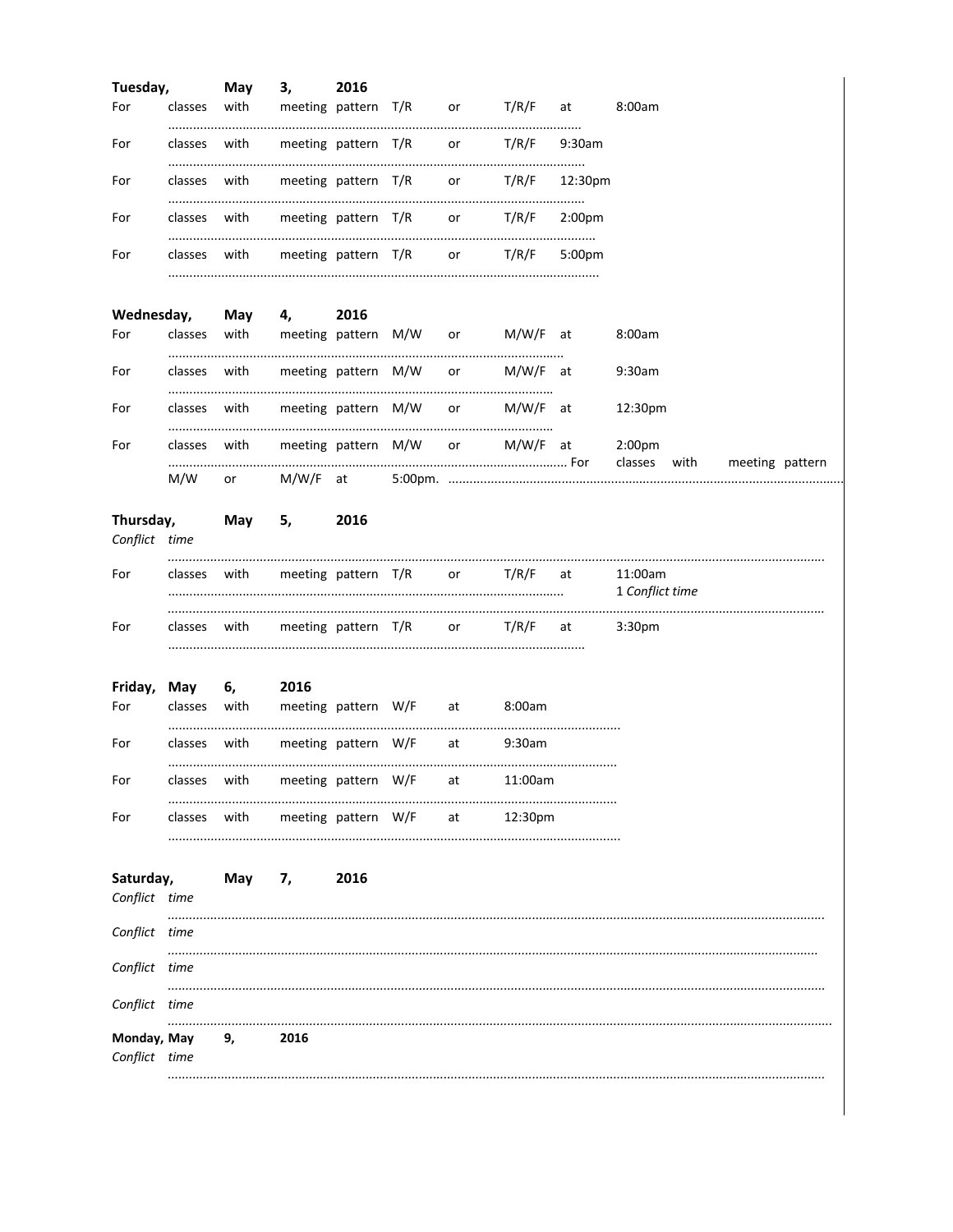| For      | classes | with | meeting pattern M/W |  | .or | M/W/F at | 11:00am            |
|----------|---------|------|---------------------|--|-----|----------|--------------------|
| Conflict | time    |      |                     |  |     |          |                    |
| For      | classes | with | meeting pattern M/W |  | or  | M/W/F at | 3:30 <sub>pm</sub> |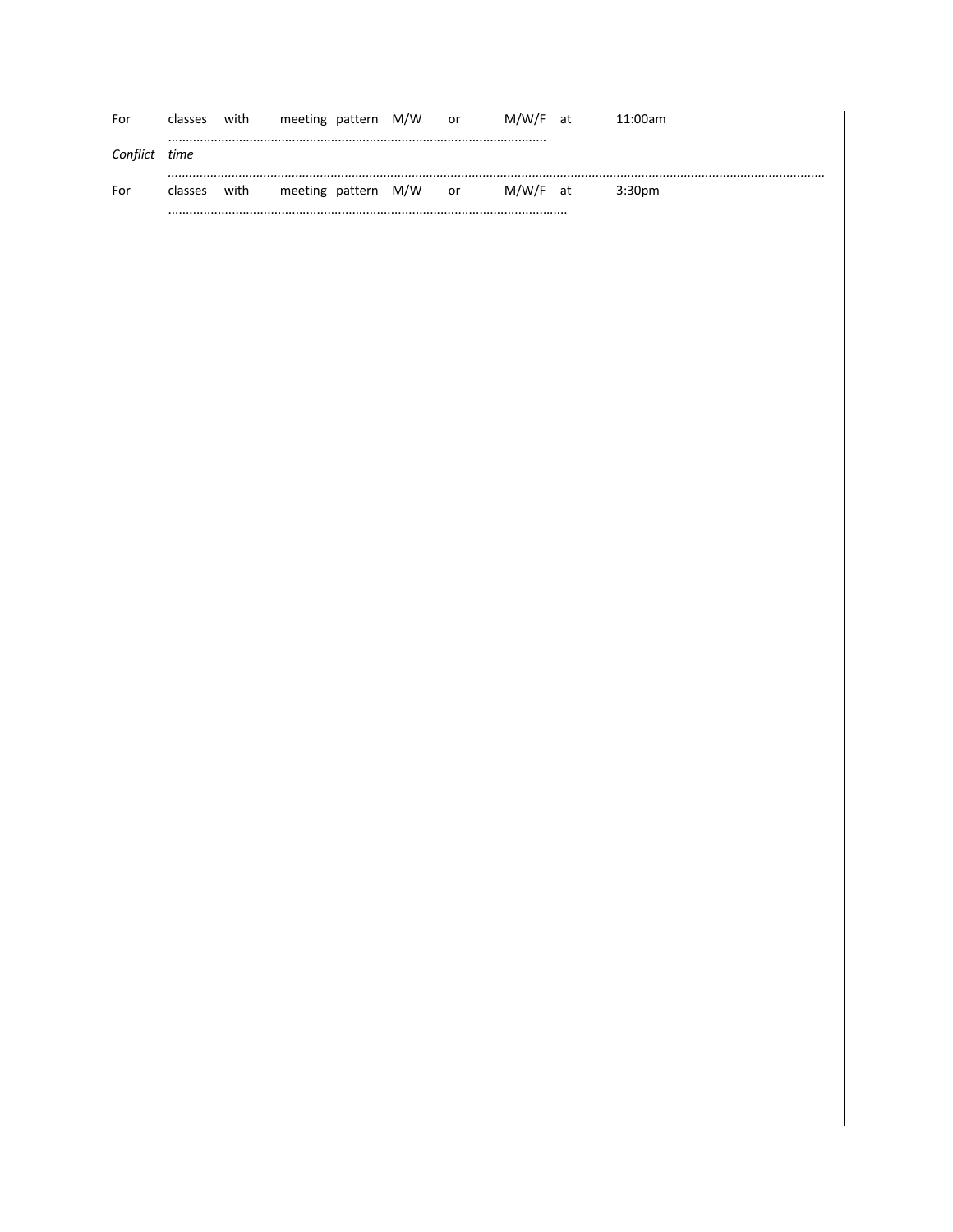10:15am-12:1

|         |                          | 12:30pm -            |                          |
|---------|--------------------------|----------------------|--------------------------|
|         |                          | 2:45                 | 2:3<br>pm                |
|         |                          |                      | —                        |
|         |                          |                      | 4:4                      |
|         | 5:00pm                   |                      | 7:0                      |
|         |                          |                      |                          |
|         |                          | 8:00am               | $\blacksquare$           |
|         |                          |                      | 10:0                     |
|         |                          | $10:15am -$          |                          |
|         |                          |                      | 12:1                     |
|         |                          | 12:30pm -            |                          |
|         | 2:45pm                   | ÷,                   | 2:3<br>4:4               |
|         | 5:00pm                   | ÷                    | 7:0                      |
|         |                          |                      |                          |
|         |                          |                      |                          |
|         |                          | 8:00am               | $\overline{\phantom{a}}$ |
|         |                          | 0:15am               | 10:0<br>-                |
|         |                          |                      | 12:1                     |
| 12:30pm | $\overline{\phantom{a}}$ | 2:3                  | 2:45pi                   |
|         |                          |                      |                          |
|         |                          |                      |                          |
|         |                          | $\ddot{\phantom{0}}$ | 8:00a                    |
|         |                          | m                    | L,                       |
|         |                          |                      | 10:0                     |
|         |                          | $10:15am -$          |                          |
|         |                          |                      | 12:1                     |
|         |                          | 12:30pm -            | 2:3                      |
|         | . 2:45pm                 | $\sim$ $-$           | 4:4                      |
|         |                          |                      |                          |
|         |                          |                      |                          |
|         |                          | 8:00am               | $\overline{\phantom{a}}$ |
|         |                          | 10:15am -            | 10:0                     |
|         |                          |                      |                          |
|         |                          |                      | 12:1                     |
| 12:30pm |                          | 2:3                  | 2:45p                    |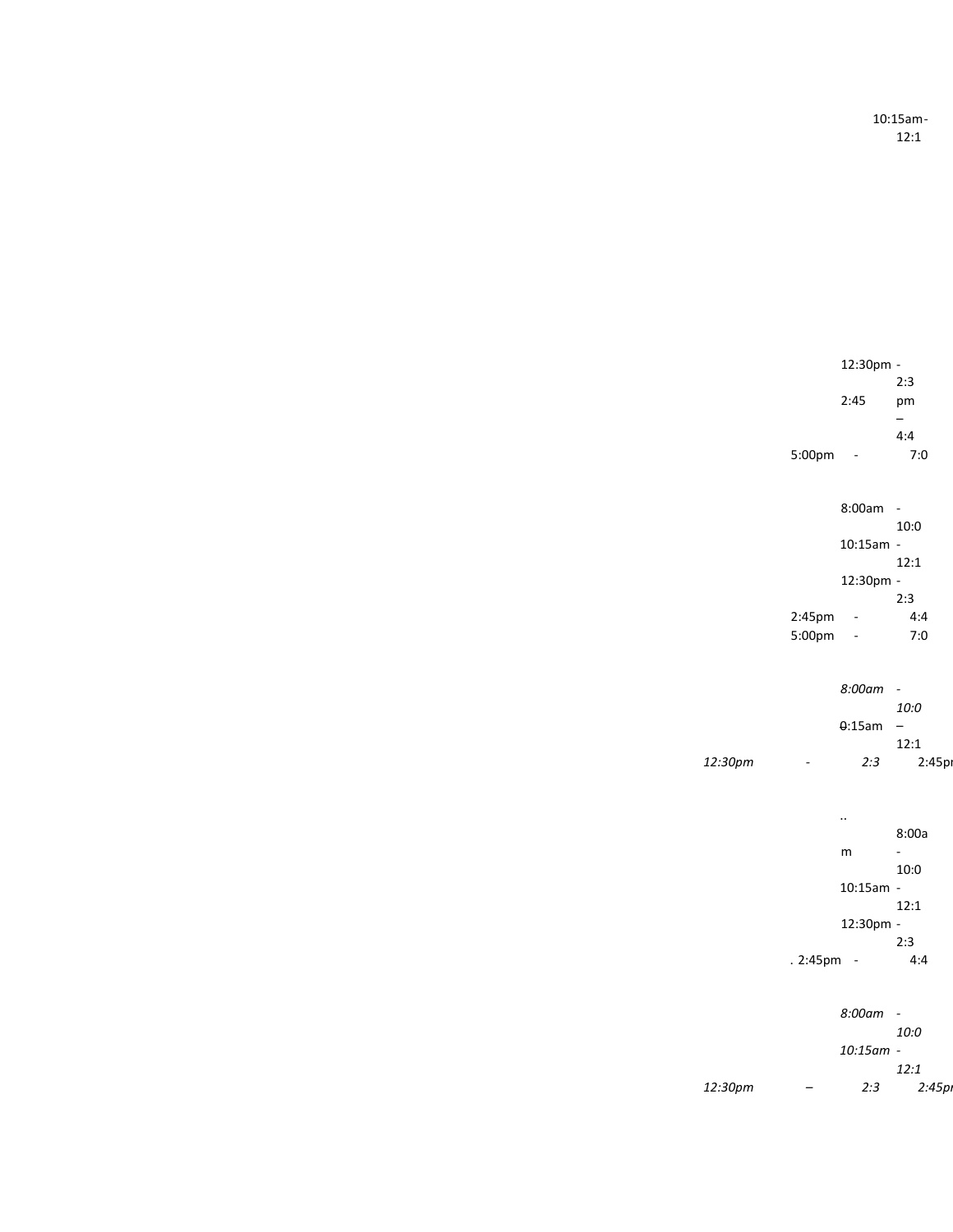|    |                |                      |                |               |                        |          |                 |             |         |                    |                        |        | $10:15am -$  |      |
|----|----------------|----------------------|----------------|---------------|------------------------|----------|-----------------|-------------|---------|--------------------|------------------------|--------|--------------|------|
|    |                |                      |                |               |                        |          |                 |             |         |                    |                        |        |              | 12:1 |
|    |                |                      |                |               |                        |          |                 |             |         |                    |                        |        | 12:30pm -    |      |
|    |                |                      |                |               |                        |          |                 |             |         |                    |                        |        |              | 2:3  |
|    |                |                      |                |               |                        |          |                 |             |         |                    |                        | 2:45pm | $\sim$ $-$   | 4:4  |
| lf | the            | <b>University is</b> |                | closed        | during                 | finals   | week            | due         | to      |                    | inclement weather, the |        | faculty      |      |
|    | member         | should               | reschedule     |               | the                    | exam     | during          | any         |         | available conflict | time.                  |        | If           |      |
|    | the            | closure              | happens on     |               | the                    | final    | Monday, make    |             | up      | exams              | may                    | be     |              |      |
|    | rescheduled    |                      | for:           | Tuesday,      | May                    | 10,      | 2016            | from        | 8       | $\equiv$           | 10                     | am.    |              |      |
|    |                | $*$ For              | all            | classes       | that                   | meet     | once            | $\pmb{a}$   | week,   | 5:00pm             | $-7:45$ pm, the        |        | Exam         | time |
|    |                |                      | will           | be            | 5:00pm                 | -7:00pm. |                 |             |         |                    |                        |        |              |      |
|    |                |                      | $*$ For        | all           | classes<br>$-9:00$ pm. | that     | meet            | $6:30pm$ ,  |         | the                | Exam                   | time   | will         | be   |
|    |                |                      | $*$ For        | 7:00pm<br>all | classes                | that     |                 | 8:00pm, the |         | Exam               | time                   | will   | be           |      |
|    |                |                      |                | 9:00pm        | $-11:00$ pm.           |          | meet            |             |         |                    |                        |        |              |      |
|    | <b>Times</b>   |                      | Tuesday, 05/03 |               | Wednesday,             |          | Thursday, 05/05 |             | Friday, | 05/06              | Saturday, 05/07        |        | Monday, 05/0 |      |
|    |                |                      |                |               | 05/04                  |          |                 |             |         |                    |                        |        |              |      |
|    |                |                      |                |               |                        |          |                 |             |         |                    |                        |        |              |      |
|    |                |                      |                |               |                        |          |                 |             |         |                    |                        |        |              |      |
|    |                |                      |                |               |                        |          |                 |             |         |                    |                        |        |              |      |
|    | 8:00           |                      |                |               |                        |          |                 |             |         |                    |                        |        |              |      |
|    | $\sim$         |                      |                |               |                        |          |                 |             |         |                    |                        |        |              |      |
|    | 10:00am        |                      |                |               |                        |          |                 |             |         |                    |                        |        |              |      |
|    |                |                      |                |               |                        |          |                 |             |         |                    |                        |        |              |      |
|    |                |                      |                |               |                        |          |                 |             |         |                    |                        |        |              |      |
|    | 10:15am        |                      |                |               |                        |          |                 |             |         |                    |                        |        |              |      |
|    | $\blacksquare$ |                      |                |               |                        |          |                 |             |         |                    |                        |        |              |      |
|    | 12:15pm        |                      |                |               |                        |          |                 |             |         |                    |                        |        |              |      |
|    |                |                      |                |               |                        |          |                 |             |         |                    |                        |        |              |      |
|    | 12:30          |                      |                |               |                        |          |                 |             |         |                    |                        |        |              |      |
|    |                |                      |                |               |                        |          |                 |             |         |                    |                        |        |              |      |
|    | 2:30pm         |                      |                |               |                        |          |                 |             |         |                    |                        |        |              |      |
|    |                |                      |                |               |                        |          |                 |             |         |                    |                        |        |              |      |
|    |                |                      |                |               |                        |          |                 |             |         |                    |                        |        |              |      |
|    |                |                      |                |               |                        |          |                 |             |         |                    |                        |        |              |      |
|    | 2:45           |                      |                |               |                        |          |                 |             |         |                    |                        |        |              |      |
|    | 4:45pm         |                      |                |               |                        |          |                 |             |         |                    |                        |        |              |      |
|    |                |                      |                |               |                        |          |                 |             |         |                    |                        |        |              |      |
|    |                |                      |                |               |                        |          |                 |             |         |                    |                        |        |              |      |
|    |                |                      |                |               |                        |          |                 |             |         |                    |                        |        |              |      |
|    | 5:00           |                      |                |               |                        |          |                 |             |         |                    |                        |        |              |      |
|    |                |                      |                |               |                        |          |                 |             |         |                    |                        |        |              |      |
|    | 7:00pm         |                      |                |               |                        |          |                 |             |         |                    |                        |        |              |      |
|    |                |                      |                |               |                        |          |                 |             |         |                    |                        |        |              |      |
|    |                |                      |                |               |                        |          |                 |             |         |                    |                        |        |              |      |
|    | 7:00           |                      |                |               |                        |          |                 |             |         |                    |                        |        |              |      |
|    |                |                      |                |               |                        |          |                 |             |         |                    |                        |        |              |      |
|    | 9:00pm         |                      |                |               |                        |          |                 |             |         |                    |                        |        |              |      |
|    |                |                      |                |               |                        |          |                 |             |         |                    |                        |        |              |      |
|    |                |                      |                |               |                        |          |                 |             |         |                    |                        |        |              |      |
|    | 9:00           |                      |                |               |                        |          |                 |             |         |                    |                        |        |              |      |
|    |                |                      |                |               |                        |          |                 |             |         |                    |                        |        |              |      |
|    | 11:00pm        |                      |                |               |                        |          |                 |             |         |                    |                        |        |              |      |
|    |                |                      |                |               |                        |          |                 |             |         |                    |                        |        |              |      |

*8:00am -*

*10:0*